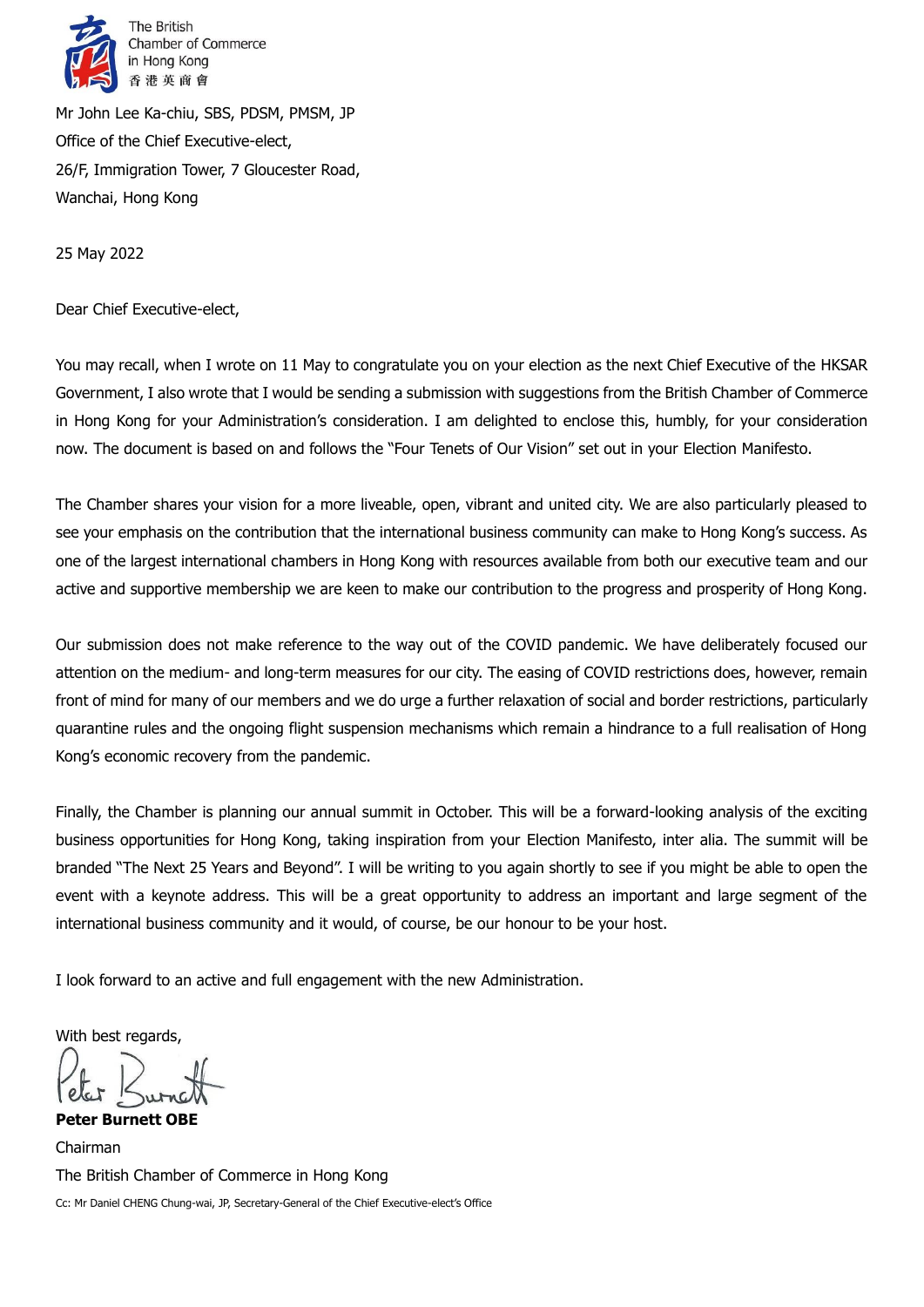

# **The British Chamber of Commerce in Hong Kong Initial submission to HKSAR CE-elect**

## **Introduction**

We are pleased to submit our initial thoughts on your Election Manifesto and look forward to further engagement and discussion. We greatly value our relationship with the HKSAR Government and look forward to working with you and your colleagues in the best interests of Hong Kong.

We have structured our comments below according to each of the Four Tenets of your Vision as set out in the Election Manifesto. As an overarching comment, we would want to state at the outset that the Election Manifesto was well received by the Chamber's General Committee which has reviewed its contents; and it covers a number of areas on which we have put forward proposals to the current Administration. We would be happy to elaborate further on any points and plan to submit a detailed paper later this summer focusing on more specific policy suggestions in line with the traditional Policy Address timetable. Links to our recent submissions on previous Policy Addresses are included in this submission.

### **Strengthen governance capability and tackle issues together**

- We agree that it is critical to drive change in the public sector and to restructure its activities and we strongly support the Government reorganisation proposal from the current Administration.
- More effective and efficient public service delivery is important we are in favour of the drive to "reduce unnecessary or redundant procedures, improve efficiency and modernise Government", perhaps in line with recommendations made by the Chamber and other Chambers in the form of regulatory impact assessments.
- However, the new Administration should not underestimate the degree of change required. Also, in this regard, we would welcome increased transparency with relation to Government plans and increased interaction with Government, through a subgroup of the IBC and directly with think tanks, Government policy advisors and bureaux to help identify the best development opportunities for Hong Kong.
- The Chamber strongly endorses the suggestion for "strengthening the strategic planning, policy research and overall coordination efforts in Government". However, we believe that better policy formulation with a more systematic review of the long-term focus areas for Hong Kong's economy where we can offer sustainable competitive advantage is long overdue. We have advocated this in our previous Policy Address Submissions and would be pleased to work with Government on this and contribute our business expertise and experience [See Chamber's [2019,](https://www.britcham.com/common/Uploaded%20files/News/ChamberNewsPolicyWork/2019/20190719%20Policy%20Address%20Submission%20Final%20Draft%20with%20Cover%20Letter.pdf) [2020](https://www.britcham.com/common/Uploaded%20files/News/ChamberNewsPolicyWork/2020/BritCham%202020%20Full%20Policy%20Address.pdf) and [2021](https://www.britcham.com/common/Uploaded%20files/News/ChamberNewsPolicyWork/2021/2021%20PA%20submission_full_signed.pdf) Policy Address Submissions].
- In relation to stability, we have noted the plan to implement Article 23 through local legislation. We assume that introduction of this legislation will follow the usual consultation process in Hong Kong and

Room 1201, Emperor Group Centre, 288 Hennessy Road, Wan Chai, Hong Kong

info@britcham.com

 $\cdot$  +852 2824 2211

<sup>◆</sup> www.britcham.com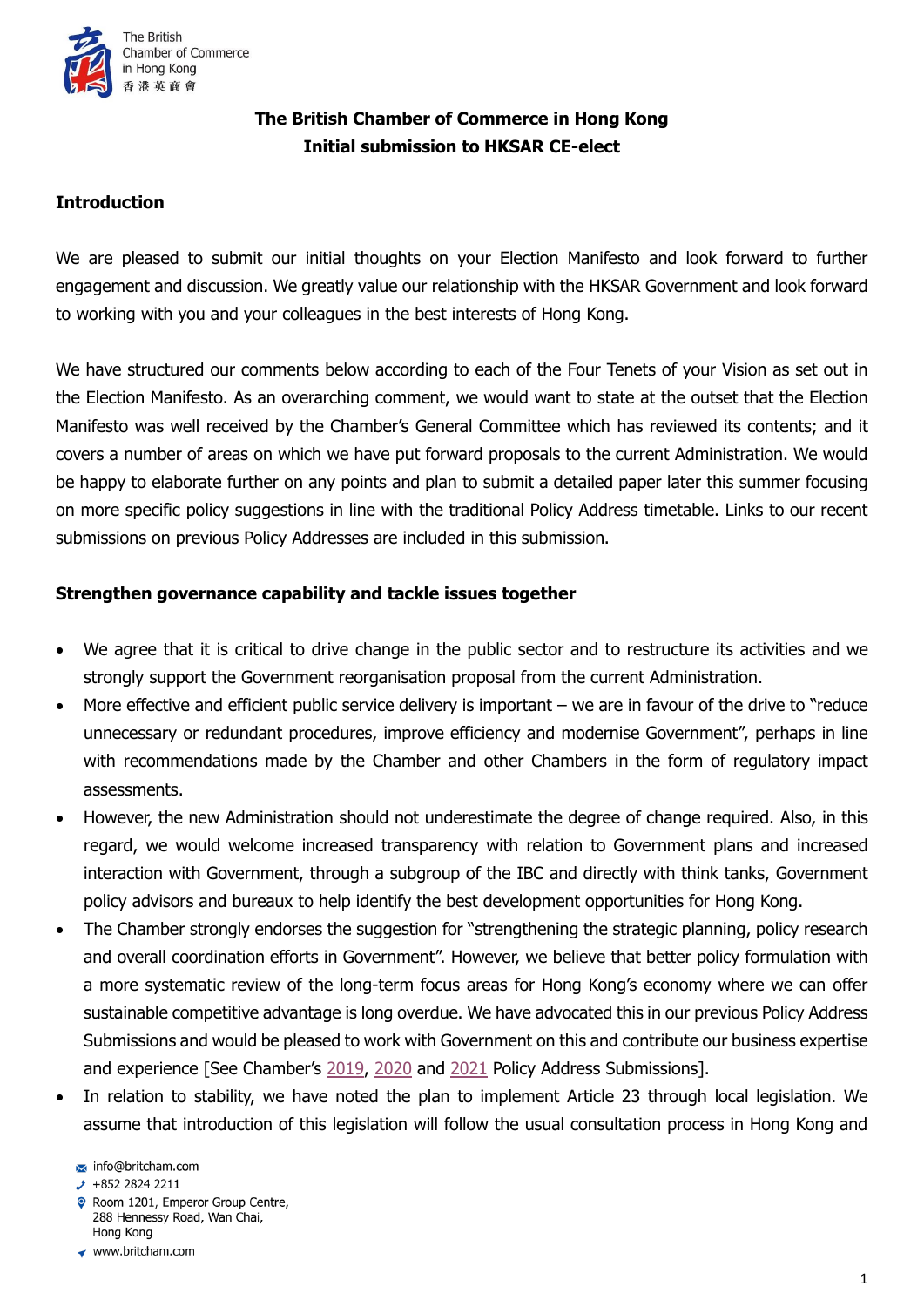

look forward to contributing in that process.

 We agree that it is important to prepare better for emergencies such as natural disasters with proper contingency planning, something that most large businesses are very familiar with.

## **Streamline procedures and provide more housing and better living**

- We strongly support the streamlining of procedures to speed up the development of public housing, with increased private sector participation (PSPS) and expanding the development of the 'design & build' model. We have proposed Government quickly move to modern construction techniques in a number of our previous Policy Address Submissions.
- We agree that speeding up land assembly for development by better utilising existing legislation and using market forces to incentivise private landowners to participate, to accelerate the pace of overall land supply, is essential.
- We strongly support the establishment of task forces on public housing projects and land for improving housing supply. The Chamber is willing to contribute its considerable expertise to these task forces [See Chamber's response in 2018 to the earlier task force on Land Supply [here\]](https://www.britcham.com/common/Uploaded%20files/News/ChamberNewsPolicyWork/2018/10.09.18%20-%20Chamber%20Submits%20its%20Response%20to%20the%20Task%20Force%20on%20Land%20Supply%20Public%20Engagement%202018.pdf).
- In this context, we note that Government's reliance today on income from property has affected the provision of housing especially for the lower and lower-middle classes and young people. We encourage the new Administration to look at ways of diversifying revenue sources away from dependence on land (and upfront land premiums in particular) without changing Hong Kong's status as a low tax regime. We would also recommend the establishment of a dedicated task force with representation from business and community stakeholders to look at revenue diversification and would be pleased to participate.
- The Chamber supports the development of the different types of subsidised housing (such as GSH, HOS & WSM) and is keen to engage with Government on the suggested enhancements to these schemes.
- The Chamber has long been calling for earlier infrastructure construction and increased development capacity [See our May 2020 Infra Action Plan submission [here\]](https://www.britcham.com/common/Uploaded%20files/News/ChamberNewsPolicyWork/2020/BritCham%20letter%20to%20HK%20Government%20InfraActionPlan.pdf) and the fast-tracking of railway projects.
- In our 2021 Policy Address Submission [\[here](https://www.britcham.com/common/Uploaded%20files/News/ChamberNewsPolicyWork/2021/2021%20PA%20submission_full_signed.pdf) page 12], we also suggested that creating a smart-digitised environment is crucial for the future development of Hong Kong. The new Administration should consider providing incentives for industry to identify opportunities for the application of 5G technology in logistics and to encourage the sector's vehicle fleets to convert to lower/ zero roadside emissions vehicles. In addition, and in order to catch up with counterparts in the Mainland and the GBA, smart payment should be further encouraged including for taxis.

#### **Enhance economic competitiveness and pursue sustainable development**

 We strongly support the promotion of Hong Kong's status as an international financial centre, offshore RMB hub and centre of excellence for asset and risk management; and agree that this should include the

- $\cdot$  +852 2824 2211
- Room 1201, Emperor Group Centre, 288 Hennessy Road, Wan Chai, Hong Kong
- ◆ www.britcham.com

info@britcham.com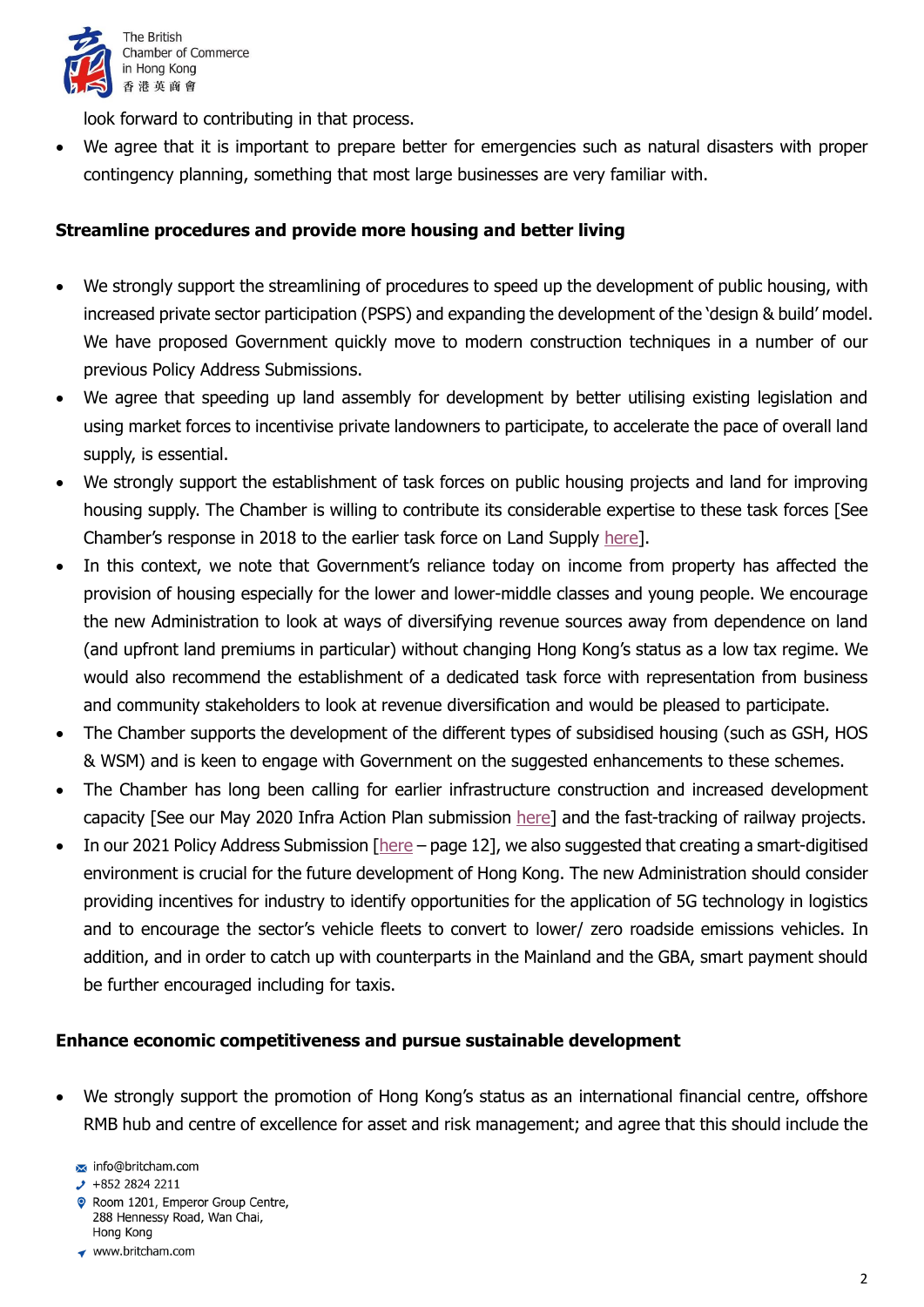

further development of bond, foreign exchange and other financial asset markets, strengthening and enhancing the existing "connect" mechanisms between Mainland and Hong Kong markets and making greater use of the city as an overseas investment route into the Mainland. In our 2021 Policy Address Submission, we proposed ways in which Hong Kong could better promote itself as a centre for trade finance including (a) tech based scoring methods, (b) real time transaction data, (c) machine learning risk methods, and (d) improved access and availability channels [\[here](https://www.britcham.com/common/Uploaded%20files/News/ChamberNewsPolicyWork/2021/2021%20PA%20submission_full_signed.pdf) – page 5].

- The Chamber has previously proposed the need for Hong Kong to develop fintech more strongly and to push for the digitalisation of the economy, whilst also promoting green and ESG finance. In this context, we would support the development of Hong Kong as a centre for scaling voluntary carbon trading. As the new Administration moves into place, the Chamber would be keen to contribute its expertise in these areas to support policy development [See Chamber's 2021 Policy Address Submission [here](https://www.britcham.com/common/Uploaded%20files/News/ChamberNewsPolicyWork/2021/2021%20PA%20submission_full_signed.pdf) – page 4].
- We have previously proposed ways in which the Future Fund might be positioned to support the growth of strategic industry segments, including I&T, Healthcare and Infrastructure (inter alia). We would like to revisit these ideas with the new Administration [see Chamber's response on 2022 Budget Consultation & Business Engagement Exercise [here](https://www.britcham.com/common/Uploaded%20files/News/ChamberNewsPolicyWork/2022/2022_budget_consultation_letter_to_FS_clean.pdf) – page 2].
- The Chamber has made a number of submissions to the current Administration on developing the financial development opportunities between Hong Kong and the other GBA cities, so we welcome this inclusion in the Manifesto, along with our city's development as an international I & T centre, in our view with a focus on delivering innovation in Government services, R & D and the application of digital technology to expedite smart city development. We are also pleased to see focus on the opportunities presented by the GBA in the Manifesto, but believe that the new Administration can go farther and faster in developing clear and proactive policies to capitalise on the economic opportunities it offers. We see the GBA as a critically important opportunity for Hong Kong. The Chamber's previous GBA submissions in June and December 2020 [\[here\]](https://www.britcham.com/common/Uploaded%20files/News/ChamberNewsPolicyWork/2020/BritCham_GBA_Position_Paper_(Final)_30.06.2020.pdf) and [\[here\]](https://www.britcham.com/common/Uploaded%20files/News/ChamberNewsPolicyWork/2021/BritCham%20Second%20GBA%20Policy%20Submission%20(final).pdf) are still very relevant.
- Free movement of capital within the GBA should be encouraged and this will enable residents to enjoy better financial services and more products than were available before. Less restrictions mean more efficiency in industry players' cross-border transactions when they serve customers. This is crucial for Hong Kong to remain the international corporate treasury centre for Mainland and multinational corporations operating in the GBA.
- Free movement of data with the GBA will be another important component in connecting service providers and customers. We have proposed the establishment of a GBA Big Data Platform, which could evolve into a well-established marketplace for essential data across the GBA. We understand that the questions of data privacy and data ownership will have to be addressed without undermining the uniqueness of Hong Kong's approach to the regulation of personal data.
- Further promoting Hong Kong's status as an international hub for legal and dispute resolution services in the Asia Pacific region, enabling Hong Kong professionals to practice more easily with examination/ qualification alignment between Hong Kong and the GBA is also strongly supported, as is the safeguarding

- Room 1201, Emperor Group Centre, 288 Hennessy Road, Wan Chai, Hong Kong
- ◆ www.britcham.com

info@britcham.com

 $\cdot$  +852 2824 2211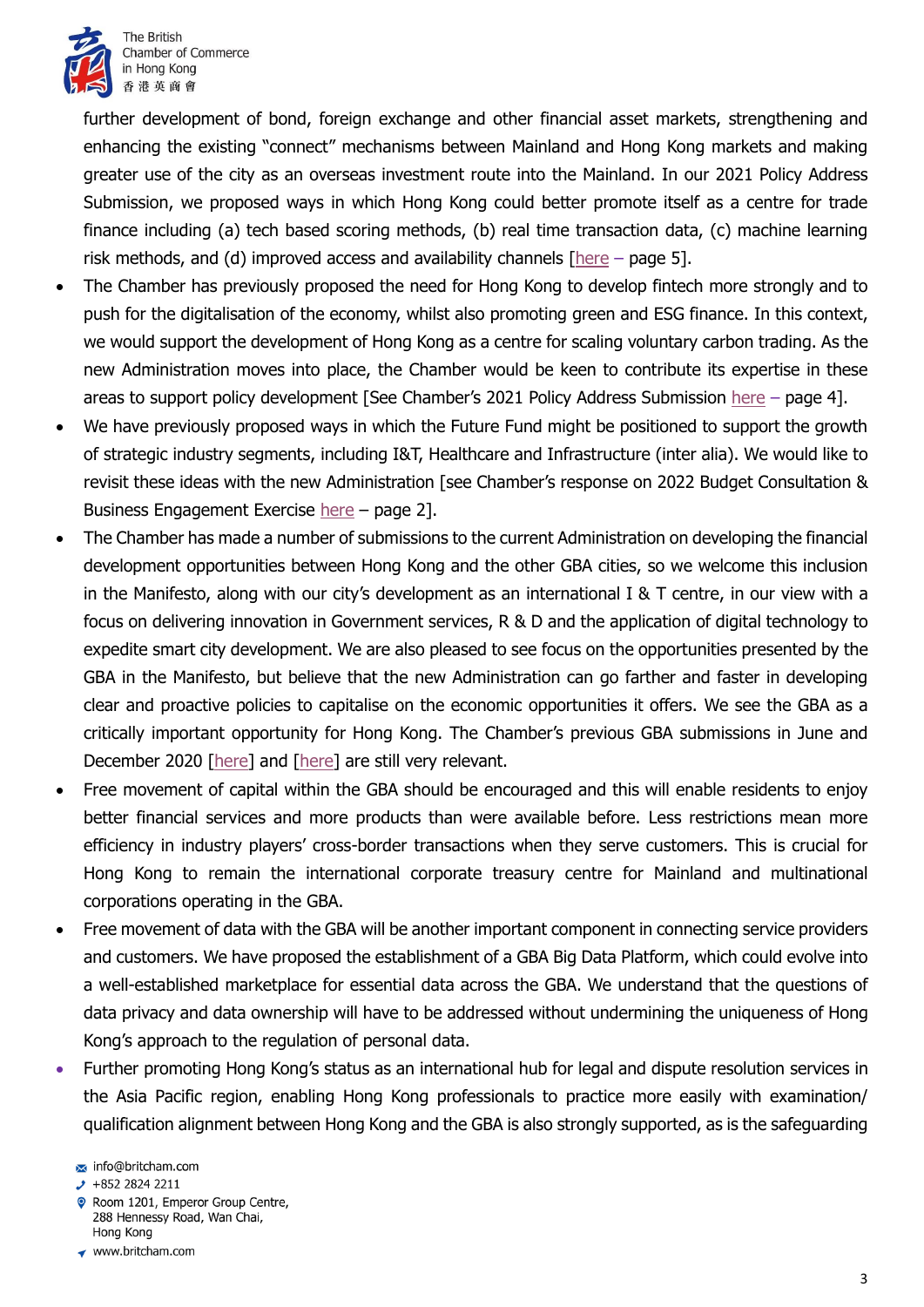

of judicial independence. This will be critical to Hong Kong's future development. We would further encourage the recognition of other professional qualifications across the GBA in order to allow business the fullest access to talent in the GBA and to allow professionals to work more freely across the area.

- We strongly support the inclusion of measures to support the formation and growth of SMEs in the Manifesto – they are the life blood of our city and much needs to be done to revitalise the sector, which has been hard hit by COVID.
- We support the Administration's aim to further the city's status as an air and logistics hub and expedite accession into the RCEP. We have also previously called for enhanced CEPA arrangements with the Mainland, so welcome mention of this in the Manifesto.
- The Chamber welcomes the specific remit to explore the options for PPP models and financing options relating to the Northern Metropolis and other infrastructure projects [See the Chamber's recent submission on PPP [here\]](https://www.britcham.com/common/Uploaded%20files/News/ChamberNewsPolicyWork/2022/220420_%20PPP%20submission%20_%20Final.pdf). Our recent Infrastructure Symposium explored these opportunities.
- The Chamber has recently formed a Creative Industries Committee and we welcome moves to strengthen Hong Kong's offering in the cultural, arts and tourism sectors, with greater co-operation between the public and private sectors and the promotion of Hong Kong as a green, cultural and heritage tourist destination.

# **Build a caring and inclusive society**

- The Chamber has made a number of submissions on improving the healthcare system and the importance of learning the lessons from the pandemic. We have also suggested the current Administration should actively promote the primary healthcare system and strengthen community mental health provision, so these developments are welcome.
- We have previously made submissions on Oncology care [See our [October 2020](https://www.britcham.com/common/Uploaded%20files/News/ChamberNewsPolicyWork/2020/Oncology%20-%20Letter%20to%20Secretary%20FHB%20and%20Director%20(Cluster%20Services)%20of%20HA%20-%202020-10-09.pdf) and [November 2021](https://www.britcham.com/common/Uploaded%20files/News/ChamberNewsPolicyWork/2021/2021-11-22%20-%20BritCham%20Oncology%20Sub-Committee%20Letter%20to%20%20FHB%20-%20FHB%20Ref%20H%2016%20-%2051%20-%20Final.pdf) submissions] and on promoting the applications of technology and telehealth [See our Digital Healthcare submission in December 2020 [here\]](https://www.britcham.com/common/Uploaded%20files/News/ChamberNewsPolicyWork/2020/20201203%20BritCham%20Briefing%20Paper%20on%20GBA%20Digital%20Health%20Strategy%20-%20Final.pdf).
- We strongly support the provision of extra help for the elderly and under privileged by targeting children in poor families, improving elderly care, supporting working mothers, enhancing community care and modernising social welfare services.
- Likewise, developing a children and youth policy, maximising the options for face to face and personal interaction for our younger children after the disruption over the last two years, creating more vocational training and business start-up support for our youth, as well as organising more opportunities for internship, training and exchange is something we would strongly endorse.
- We have called in the past for the enhancement of the education system, with more support for teachers, applying more focus to STEAM and new technology, as well as suggestions to strengthen links with the business sector and maintain education to international standards, so these commitments are particularly welcome. We would also wish to see incentives to encourage more female teachers to take up teaching

Room 1201, Emperor Group Centre, 288 Hennessy Road, Wan Chai, Hong Kong

info@britcham.com

 $\cdot$  +852 2824 2211

<sup>◆</sup> www.britcham.com